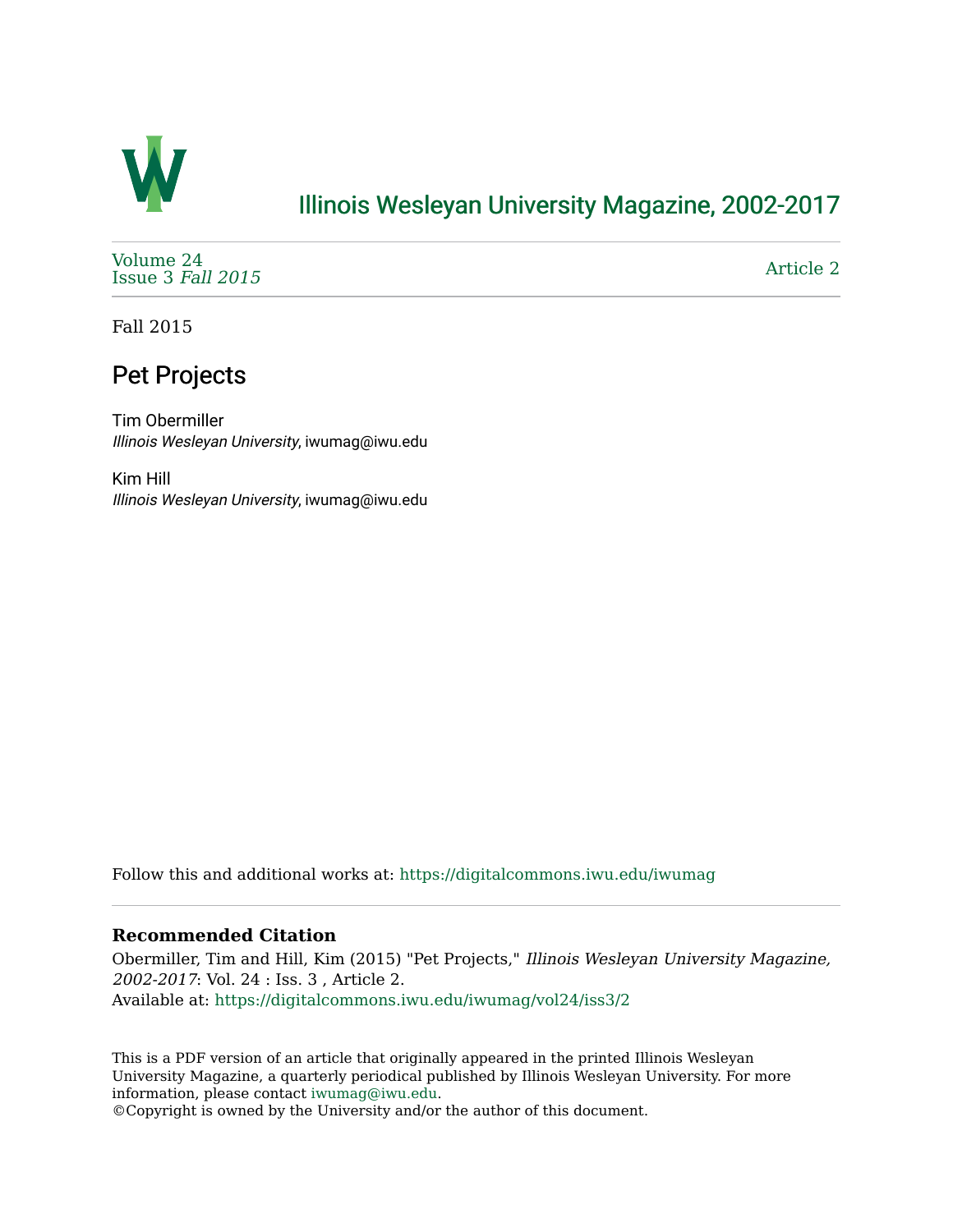# Pet Projects

*In IWU's Dog Cognition Lab, Professor Ellen Furlong and her students seek to better understand humans' best friend.*

Story by TIM OBERMILLER and KIM HILL

As a college intern working at a zoo, Ellen Furlong was asked to sweep up straw outside the orangutan cage. She started in, then hesitated, concerned that if she got too close to the cage, one of the apes might snatch away her broom through the bars. That's when an orangutan reached under the cage and began to sweep some straw with its hand. Was it simple imitation, or was it perhaps an invitation for Furlong to just relax and do her job? She wondered, "What is going on here?"

Now an assistant professor of psychology at Illinois Wesleyan, Furlong has invited students to join her in discovering how and why animals think and act the way they do.

As an undergraduate at Transylvania University, a liberal arts college in Kentucky, Furlong first realized that her fascination with animals could blossom into an academic career. She earned a master's and Ph.D. in



developmental psychology from The Ohio State University. She then became a post-graduate fellow at Yale University, where she worked with Laurie Santos, a prominent cognitive scientist. With Santos, Furlong studied both humans and non-human primates — including a population of free-ranging rhesus monkeys on Cayo Santiago, a small island off the coast of Puerto Rico.

Santos and Furlong later opened Yale's Canine Cognition Center. Their tests showed that dogs, on the whole, are "incredibly sophisticated … really good at math and overall just very intelligent," says Furlong. "And they outshine many other species in terms of social skills."

It's also easier and safer to work with dogs compared to simians, where misunderstandings — such as a human smile of greeting that's mistaken as a "smile of threat" — can more easily occur. To illustrate, Furlong recounts an experiment she ran on Cayo Santiago for which she constructed a tower made of fake limes (rhesus monkeys love limes). Hearing shouts of warning from her student intern, Furlong looked up and saw about 35 monkeys sitting in a horseshoe shape around her, staring at the lime tower and then at her as she slowly backed away.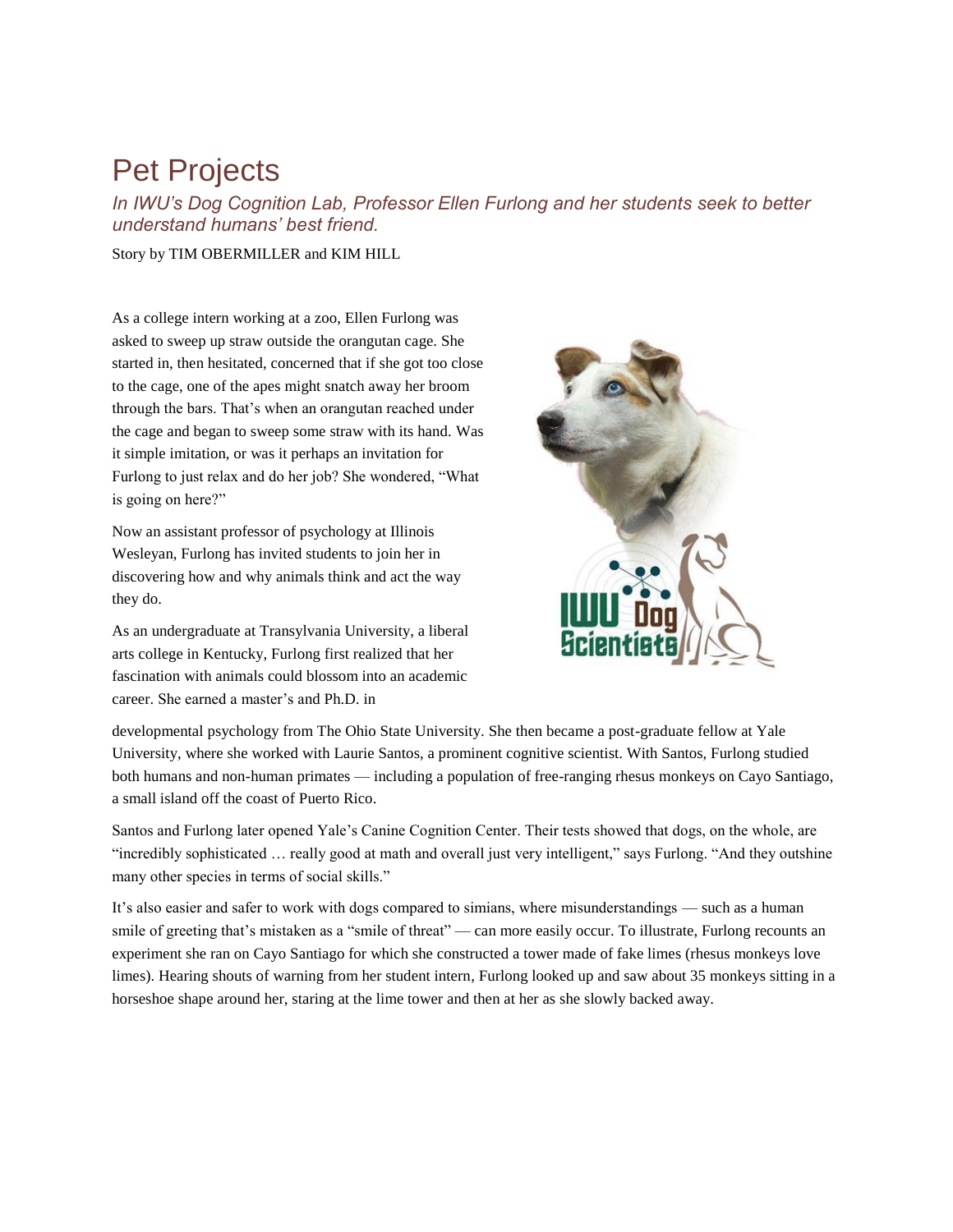Instead of glares, you are far more likely to see wagging tails in Furlong's Dog Cognition Lab — a tidy, comfortable space located on the lower level of Stevenson Hall. Along with computers and video cameras, there are baby gates and squeaky toys. A faint aroma of dog treats wafts in the air. Hanging on one of the lab's white walls is a large color photo of Furlong's dog Cleo, an 11-year-old Australian shepherd mix who is described by her owner as smart, loud, playful and occasionally weird (for example, Furlong marvels at her pet's willingness to swallow bees).

Cleo is always the first dog to try out the cognitive, noninvasive tests designed in the lab by Furlong and her



*Kate Ford '15 and Furlong examine video frame by frame to measure dogs' reactions to tests.*

students. From watching puppet shows to selecting treats to identifying shapes on a computer touch-screen, Cleo enjoys the attention as much as the tests — where the only requirement to pass is to be a dog.

After Cleo helps work out the kinks of an experiment's design, the test is deemed ready for canines that are brought to the lab by their owners, many of whom are IWU faculty and staff. A comment Furlong commonly hears from those owners is: "You probably don't want my dog; he's not very smart."

Her response: "First, we are interested in learning about the average dog. Some dogs are smarter than others, but we want to get all the variation we can in our studies. Second, I'll bet you're wrong. Some of our best dog scientists in the past have been dogs whose owners said they weren't smart. Sometimes it's just a matter of finding your dog's particular skill set."

For dogs, the lab's experiments may feel more like fun and games. For Furlong and her students, it means the chance to better understand the world's oldest domesticated animals and how their cognitive abilities have been uniquely shaped over the course of their bond with humans, which new genetic science dates as far back as 32,000 years.

An estimated 78 million dogs live in American households. "They're a huge part of our lives, and yet we know very little about them," says Furlong. Do dogs have self-control? What do they understand about human intentions and human goals? It turns out we have a lot more questions than answers."

Answering those questions could lead to better trained working and service dogs that assist the military and police, that sniff for cancers or bombs or that help people with a variety of disabilities and illnesses.

What Furlong and her students have already learned could also help save millions of dogs given up to shelters or euthanized each year because of perceived behavioral problems. "If we can learn more about dogs, we can keep that from happening," Furlong says. "The idea of improving dogs' lives is one of the most exciting things about this research."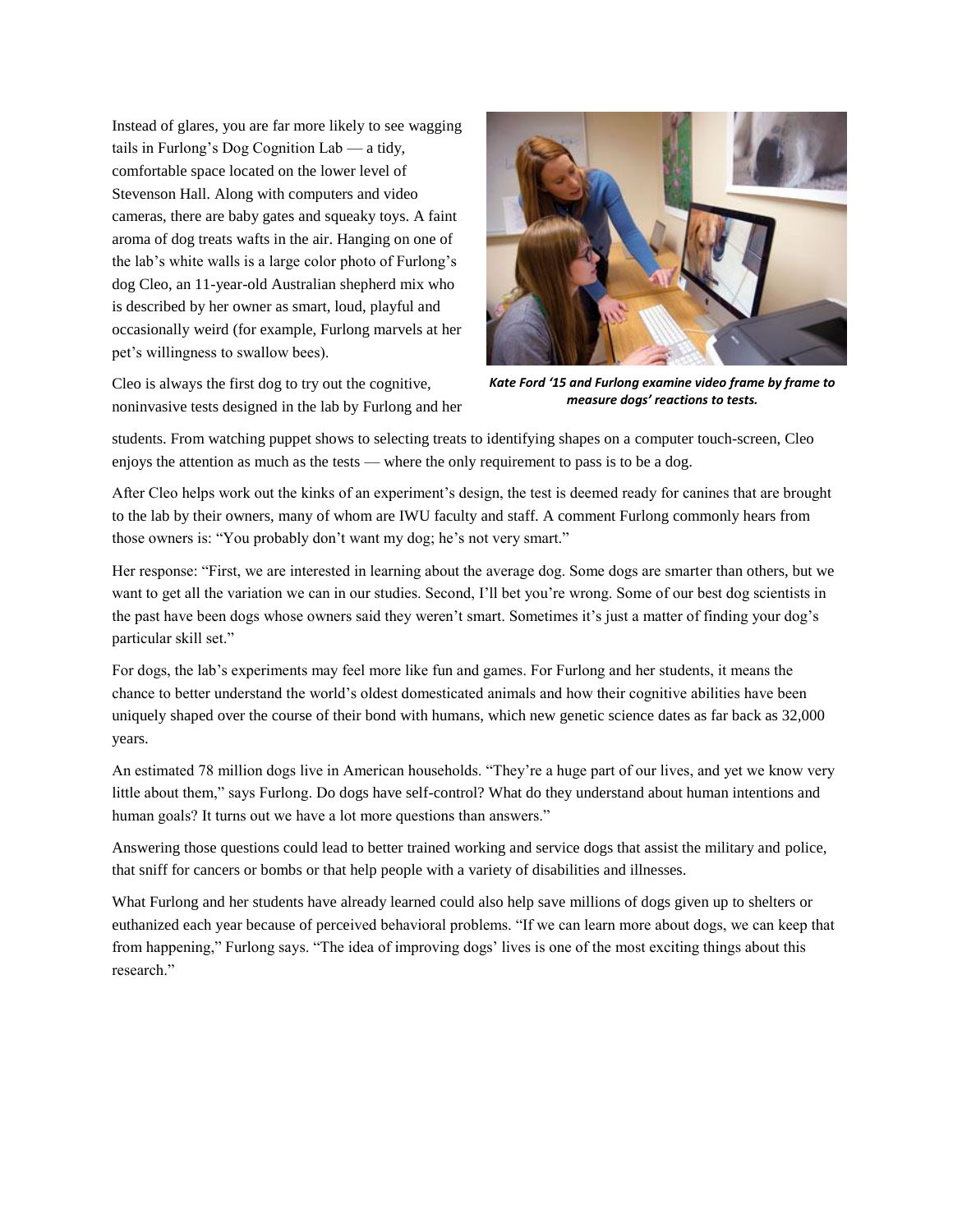#### The canine connection



**An attentive Piper watches a puppet show assisted by Connor Hughes '15. Piper belongs to Michael Gorman '10, one of many IWU staff and faculty who volunteer their pets for the lab's noninvasive studies.**

Illinois Wesleyan students sense the excitement. There are usually more applications for student researchers than spaces available in Furlong's lab each semester. She welcomes students of any class year, major or academic interest. "Our research is very interdisciplinary," she says.

In the lab, students divide into teams of up to four students on one project per semester. "The project head is usually a more senior student or someone who has been around the lab a while," says Furlong. Students come up with research ideas, design and run studies, analyze data, and write up the results for possible publication.

You also need to "know how to act around dogs," Furlong tells her student researchers. "Even the nicest dog can bite if provoked." Still, you don't need to be a dog lover to work in the lab, "but you do need to love the knowledge you can gain from them," Furlong says. Most students — like anthropology/psychology double major KiriLi Stauch  $'15$  — love both.

Back in grade school, Stauch tried to figure out her family dog's behavior, like why he barked at certain people and "play-bowed" to others. As an IWU junior, she brought that same curiosity to Furlong's office, where she asked about possibly designing a research project for the Dog Cognition Lab.

Furlong suggested further readings and helped her develop specific research goals, a process Stauch continued in Furlong's "Research Methods in Psychology" course and one-on-one meetings with her professor.

Collaborating with Furlong and with other students, Stauch adapted methods from earlier studies that tested apes' ability to read social cues revealing human goals and intentions. A stipend awarded to Stauch through the Eckley Summer Scholars and Artists Endowment program allowed her to continue her research on campus over the summer of 2014.

For one lab test, a person sits inside a dog playpen and gives one treat, then another, to a dog standing outside the pen. On the third try, the person either a) 'accidently' drops the treat and cannot retrieve it, or b) offers and then deliberately withholds the treat.



**Students designed an apparatus (shown above) that Stephanie AuBuchon '16 used to test self-control as a foundation for helping dogs find forever homes.**

"When it looks like an accident, the dogs will move in really close, standing with their nose right up against the cage," says Stauch. "It's like they're saying, You can do it, come on, give it another try! But when it looks like you're not giving them the treat on purpose, they get really mad — they move away from the cage, and also whine or bark."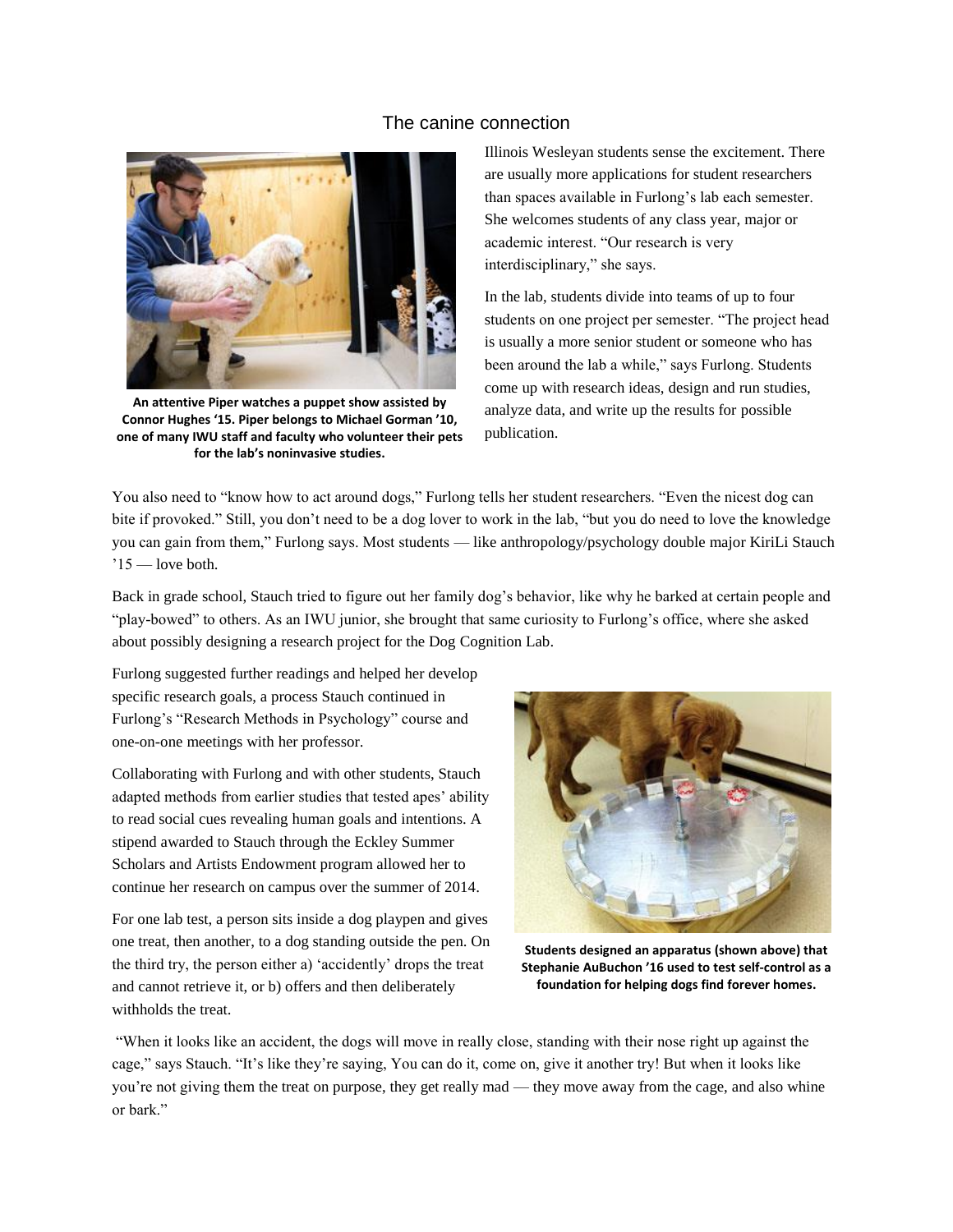This and another study by Stauch confirmed that domestic dogs understand humans' intentional actions at least as well as non-human primates performing similar tests. Stauch, Furlong and psychology major Stephanie AuBuchon '16 shared their results with animal researchers from around the world at an academic conference held last March at Eastern Kentucky University.

After helping Stauch with her project, AuBuchon applied for and received her own Eckley scholarship to pursue research this past summer. Her goal was to develop a study that tests dogs' ability to exercise self-control.



**KiriLi Stauch '15 offers Wendell a treat in a trial testing dogs' recognition of human intentions. As an Eckley Scholar, Stauch designed the experiment with Furlong's help.**

"When I learned I was going to receive the Eckley award, I felt so proud of my hard work to get this huge opportunity," says AuBuchon, who also majors in women's and gender studies and plans to become a school psychologist. "I texted Dr. Furlong, called my mom and ran around my sorority house telling all my friends how excited I was."

An inspiration for AuBuchon's research was a famous test performed in the early 1970s at Stanford University by psychologist Walter Mischel. Children age 4 or 6 were told they could eat a marshmallow now, or wait 15 minutes and be rewarded with a second marshmallow. In follow-up studies, Mischel found that children who waited had better life outcomes, as determined by SAT scores, educational attainment, health and other measures.

Similar self-control tests were later run with monkeys as the subjects. To build a test for dogs, AuBuchon used a spinning-wheel apparatus built by students in Furlong's lab. The wheel spins and brings a treat to an open window. One treat, a humdrum piece of kibble, arrives first and the dog can either eat it or wait for the wheel to keep spinning to bring the farther treat — a yummy chunk of jerky — to the window.

"So if they let the kibble pass by, they get the better-tasting jerky," AuBuchon explains. "So it's conceptually similar to the marshmallow test, in that you have to wait for a better reward."

The test showed that "some of the more hyper dogs show amazing self-control, while some of the shy ones don't have any self-control. Like any personality trait, self-control varies by dog, and it doesn't matter if the animal is young, old, calm, hyper, shy or social."

Each year, 6 to 8 million pet dogs enter shelters. Six in 10 of those dogs are ultimately euthanized. Many of those pets had been given up by owners due to behavioral problems: aggression, destructive behavior or separation anxiety. If owners could be forewarned about a dog's personality quirks, it's possible many of those deaths could be prevented, says AuBuchon.

She sees potential to develop a self-control test that could quickly be done in animal shelters or veterinary offices. Such a test could help prospective owners "choose a dog that fits their ability to deal with different levels of selfcontrol," AuBuchon says. "So a vet can say, 'This dog has a great amount of self-control,' or 'This dog does not have the best self-control, so you might have to give them a little extra attention, a little more exercise, so they don't have those negative behaviors.'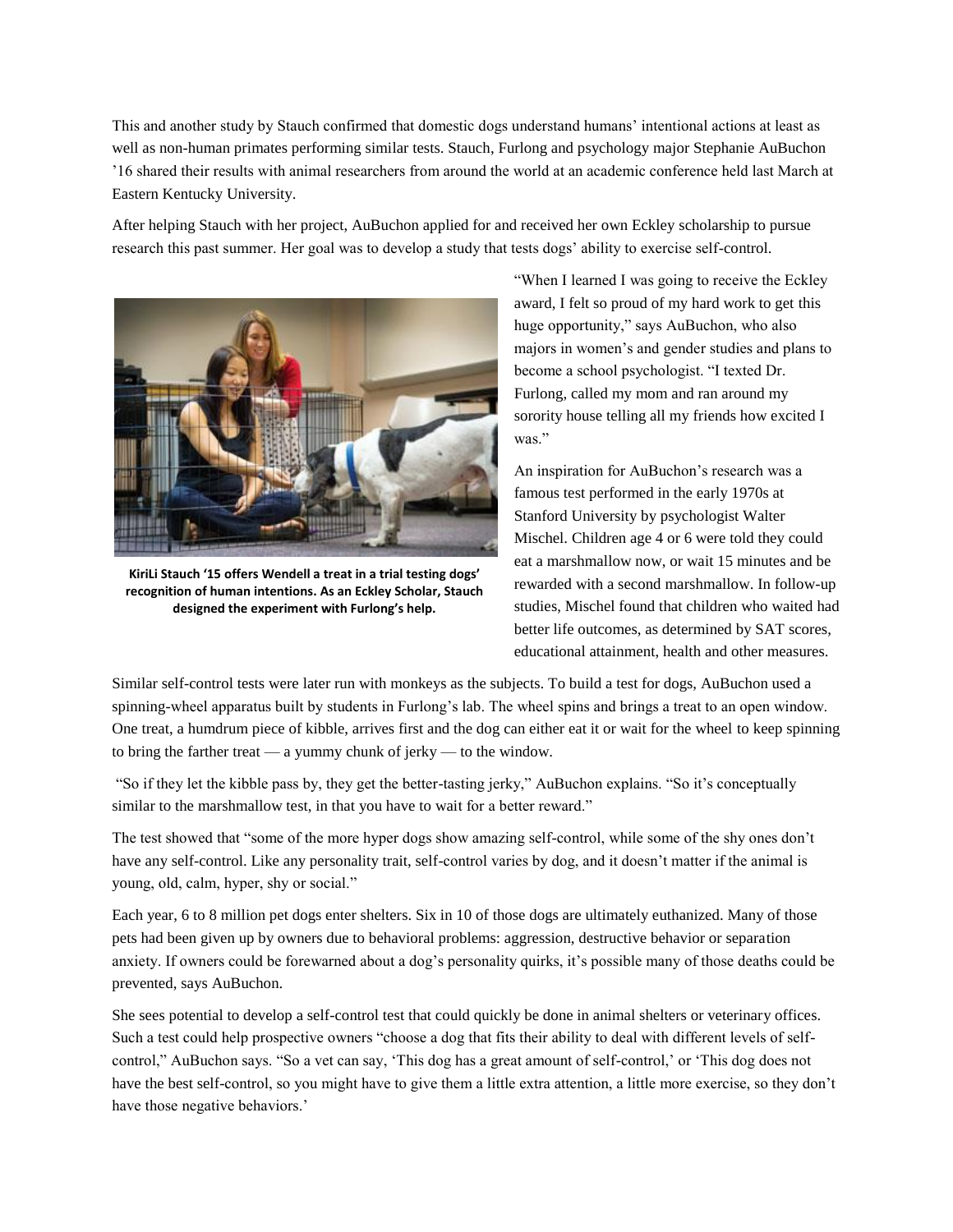"Overall, this study is the foundation for helping dogs find forever homes and not be turned over to shelters," says AuBuchon, who will continue her work this academic year as part of her senior thesis.

### Gorillas in the mix

As research continues in Illinois Wesleyan's Dog Cognition Lab, Furlong is finding opportunities for her students to investigate the animal mind in other venues and with other species.

This past spring she led a May Term class that offered students the chance to directly observe animals at both the Louisville Zoo and the Primate Rescue Center in nearby Nicholasville, Ky. Their assignment: to design, build and assess the effectiveness of enrichment items used to support the physical, social and psychological well-being of confined primates.

Biology major Jessica Kraut '16 was surprised to learn that even experienced zookeepers tended to underestimate the cognitive abilities of primates



**Students in Furlong's May Term course traveled to the Primate Rescue Center near Louisville, Ky.**

in their care. While building one of their enrichment items for the gorillas at the Louisville Zoo, Kraut recalls the caretakers were adamant that just one of the gorillas would be able to use sticks found in their enclosures as tools in order to obtain a food reward within the enrichment puzzle.

"It turned out almost all the gorillas used tools to get the food reward," says Kraut. "The keepers realized that they had been underestimating gorilla intelligence and that the gorillas were much more capable than they thought."



**Students in Furlong's May Term course also designed and built cognitively appropriate enrichment items for apes at the Louisville Zoo**

Though it was her love of animals that attracted Kraut to Furlong's May Term course, she says she did not expect to become so emotionally attached to the primates. Observing them for hours at a time, Kraut began to discern their different personalities "and how each one is an individual."

In addition to dogs and primates, Furlong's students have studied wallabies and wallaroos in observation projects at Bloomington's Miller Park Zoo.

One potential species not on Furlong's list is the domesticated feline. "As soon as you can figure out how to motivate a cat to do anything, we will bring them in," she says, laughing.